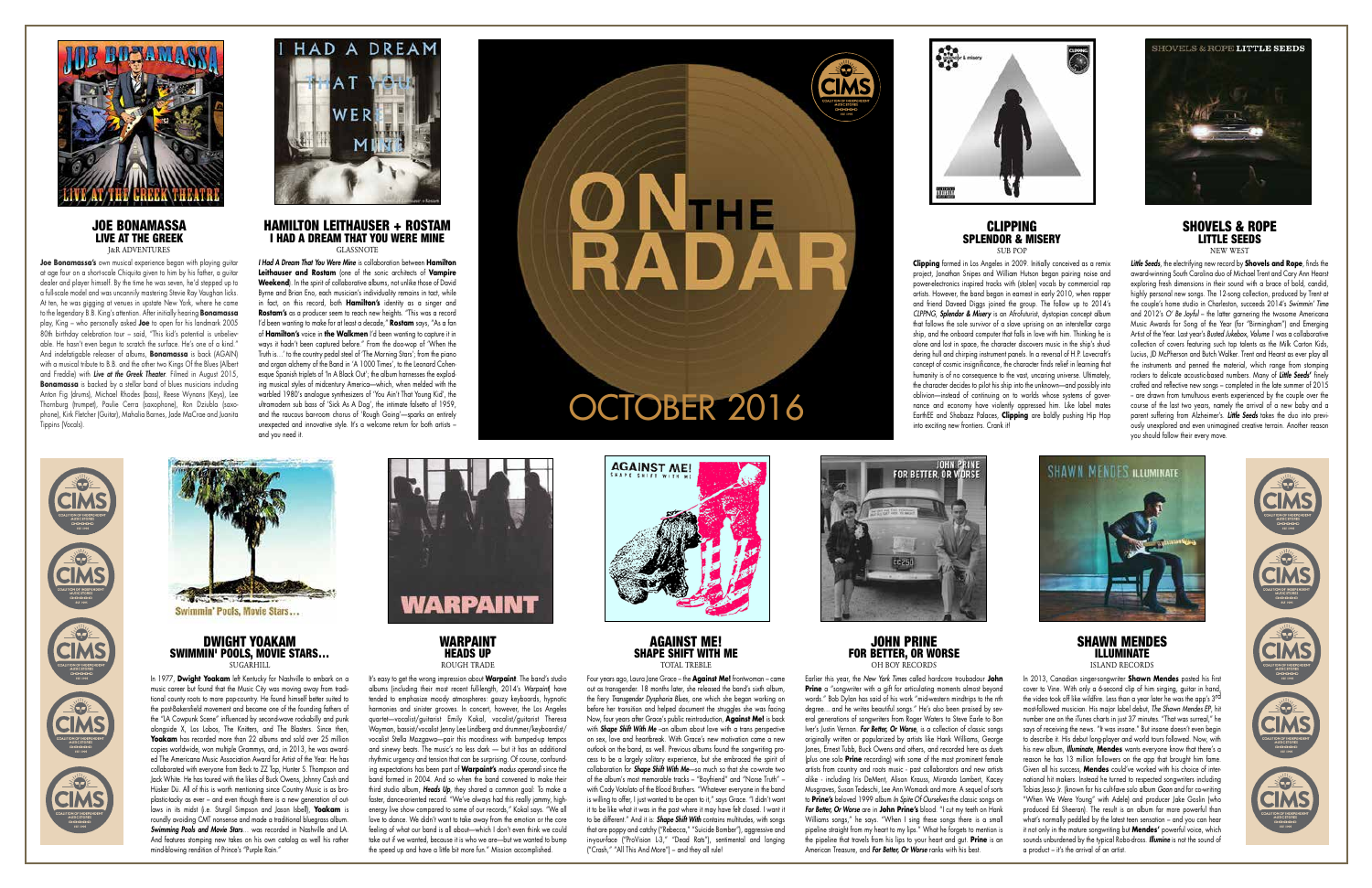# **ONTER**<br>RADAR

# OCTOBER 2016



### THE GROWLERS CITY CLUB CULT RECORDS

### MY CHEMICAL ROMANCE THE BLACK PARADE/LIVING WITH GHOSTS WARNER BROS

*City Club* is the new long player from California scuzz rockers **The Growlers**. Produced by The Strokes' Julian Casablancas in tandem with Grammy-winning engineer Shawn Everett (Alabama Shakes, War On Drugs), the album is a massive step forward for the band. From the disco skronk of title track to the William Onyeabor-inspired Afrobeat of "I'll Be Around," the record marks a twist on their Beach Goth sonics. It's still a swirl of reggae, punk, ragged country, and twangy psychedelia, but now with prominent synthesizers, danceable beats and some serious anthems. High in the hills of Topanga Canyon, California, the *City Club* demos began as loops on loops, inspired by weirdo geniuses like Haruomi Hosono, Dwight Twilley and Todd Rundgren. Singer and lyricist Brooks Nielsen then layered on vocal tracks and melodies. As dark as the album's lyrical themes may be, the future is looking very bright for **The Growlers**. New audiences, new exposure (the band plays "Spotted Dick" in P.T. Anderson's *Inherent Vice*), new sounds, new noise... And now with *City Club*, the beach may be in the distance, but the goth still lingers. It's a night ride into the depths of Los Angeles that rewards with every listen.



MEAT LOAF BRAVER THAN WE ARE SAVOY

Even though **My Chemical Romance** were darlings of the Screamo set, that genre's limited aesthetics – aside from a well-cultivated sense of drama – could barely contain their ambition to become a full-fledged rock and roll force, yielding songs that could command stadiums while retaining speaking directly to the disposed via the cheapest of earbuds. Fully embracing its love concept-driven rock heavyweight like Smashing Pumpkins, Bowie, Queen, Alice Cooper, and Pink Floyd, 2006's *The Black Parade* is full-on rock opera about a character called "The Patient" for whom death comes in the form of a parade. In concert, The band embraced the concept so thoroughly that it took to wearing it's own Sgt. Pepper inspired costumes for its performances and videos. It worked, too – conceptually and commercially. **My Chemical Romance** never let the macabre weight down a crucial sense of fun – particularly on the cheeky, Ziggy Stardust indebted single, "Teenagers." Ten years on, *The*  **Black Parade** is sounds vital – surging with all of the brainy-yet- hormonal rage that makes rock and roll great. *The Black Parade / Living With Ghosts* features the classic record as well as a 2<sup>nd</sup> disc featuring live demos of several of the album's tracks.



### KRISTIN CHENOWETH THE ART OF ELEGANCE **CONCORD**

### ERIC CLAPTON LIVE IN SAN DIEGO (WITH SPECIAL GUEST JJ CALE) REPRISE

### MELISSA ETHERIDGE MEMPHIS ROCK AND SOUL **STAY**



**Melissa Etheridge's** new album, *Memphis Rock and Soul*, is a collection of deep soul covers associated with the original Stax label, including songs recorded by Otis Redding, Rufus Thomas, The Staple Singers, William Bell and more. While the original Stax studio is long gone, **Etheridge** took to another hallowed local spot, Willie Mitchell's Royal Studios (home to Al Green, Ann Peebles and others), to channel the classic Memphis sounds found on these soulful standards. *Memphis Rock and*  **Soul** was produced by Willie's son Boo Mitchell, and features a backing band comprised of Hodges Brothers and other top Memphis musicians who are legends in their own right. **Etheridge** even recorded with Al Green's famed RCA 77DX ribbon microphone ("No. 9"). *Memphis Rock and Soul* also spotlights the empowering role Stax played in the Civil Rights Movement, a fitting theme for **Melissa**, who has become a pivotal voice of the modern LGBT rights movement – such as her recently penned the song "Pulse," which pays tribute to those lost their lives in the June 12th shootings at the Orlando nightclub of the same name. *Memphis Rock and Soul* finds **Etheridge's** raspy voice in fine form – which, fittingly, brings Wilson Pickett-like grit to these classic songs.

Recorded at **Eric Clapton's** March 15, 2007 performance at the iPay-One Center in San Diego, CA, this concert was part of a world tour featuring an absolutely stellar band featuring Derek Trucks (now of the Tedeschi Trucks band) and Doyle Bramhall II. The two-hour San Diego concert, however, was extra special as it featured the great **JJ Cale** as a special guest on five tracks including "After Midnight" and "Cocaine" – two songs that were written by **Cale** and turned into hits by **Clapton**. After successfully covering several **JJ Cale** songs over his career, **Clapton** finally collaborated with **Cale** in 2006 on the original album *Road to Escondido*. At the time, **Clapton** said "This is the realization of what may have been my last ambition, to work with the man whose music has inspired me for as long as I can remember." So it's fitting that one year later, **Cale** joined **Clapton** on stage for this special concert where they performed five songs together - underlining the mutual respect the two musicians had for each other. The concert features a superb set list from across **Eric's** career. If that wasn't enough, the great Robert Cray is featured on the final song of the record, "Crossroads."



In a career spanning over four decades, *Braver Than We Are* is **Meat Loaf's** fourth album featuring songs exclusively written by **Jim Steinman**." With a painting featuring **Meat** and Jim together for the first time gracing the cover, the album hearkens back to the hugely successful **Meat-Steinman** collaborations *Bat Out of Hell* (1977) and *Bat Out of Hell II: Back Into Hell* (1993), which together sold over 67 million units. *Braver Than We Are* is a testament to **Meat's** artistic rapport with Steinman. The songwriter's strikingly vivid style matched with **Meat's** incomparable talents not to mention his wit and grandiosity, results in the two successfully connecting with audiences on an epic scale. "It's a tribute to Jim Steinman really," says **Meat Loaf**. "It's a tribute to both of us and our work together." While Paul Crook produced the album, Steinman acted as creative consultant throughout the recording process working alongside Paul and **Meat** from beginning to end sending suggestions, adding verses and contributing opinions on every aspect. The album's lead single, "Going All The Way," showcases a reunion with vocalists Ellen Foley and Karla DeVito decades after their first performances on the smash hit "Paradise by the Dashboard Light."



Throughout a remarkable career that encompasses stellar work in live theatre (She originated the role of "Glenda" in the musical *Wicked*), television, film, music and concerts, **Kristin Chenoweth** has established herself as one of the preeminent interpreters of American songcraft. After having covered country, Christian, and Christmas music, the iconic artist continues her personal exploration on *The Art of Elegance* – her first album of American Songbook classics. *The Art of Elegance* is an ideal showcase for the charismatic artist's sublime interpretative skills. The 13-song set, produced by veteran producer and vocalist Steve Tyrell, finds Chenoweth tackling timeless, beloved classics by the likes of George Gershwin ("Someone to Watch Over Me"), Harold Arlen ("Let's Fall in Love"), Rodgers and Hart ("Bewitched, Bothered and Bewildered"), Burt Bacharach and Hal David ("A House Is Not a Home"), Hoagy Carmichael ("I Get Along Without You Very Well") and Johnny Mercer ("Skylark"). Although *The Art of Elegance's* 13 songs represent a diverse assortment of periods and styles, the material, along with **Chenoweth's** personally charged performances, share the attitude that provides the album's title.





On *Three*, **Phantogram's** aptly-titled third studio album, the duo of Josh Carter and Sarah Barthel take their sound in an intriguing, darkly shaded direction, adding new textures to their signature style, including a newfound love of Afrobeat. Along with exploring new emotional territory (but let's not get into that here), *Three* also finds **Phantogram** breaking new sonic ground. The album's eclectic, bold songs swerve from pop-inflected bangers (like lead single "You Don't Get Me High Anymore") to the skipping melancholia of "Answer," which strikes a perfect balance between loping hip-hop rhythms, understated balladry, and gauzy indie-rock. Meanwhile, more experimental, psych-influenced pieces like "Run Run Blood," the harrowing Steve Reich-sample-driven "Barking Dog," and "Funeral Pyre" somehow are perfectly at ease alongside the darkly beautiful, cathartic ballad "Destroyer," all capturing themes of heartbreak, anguish and perseverance. "Same Old Blues," "You're Mine," and the icy determination of "Cruel World" bring listeners back to the sampleheavy, synth-driven **Phantogram** sound. *Three* is the latest chapter in **Phantogram's** impressive ascent to the forefront of alternative pop-as well as proof that nothing can hold them back.

### NORAH JONES DAY BREAKS BLUE NOTE RECORDS

In 2014, **Norah Jones** travelled to Washington DC to take part in the Kennedy Center's historic "Blue Note at 75" concert. Surrounded by a family of Blue Note musicians including McCoy Tyner, Wayne Shorter, Dr. Lonnie Smith, Robert Glasper and others, **Norah** was inspired. After performing a gorgeous solo piano rendition of Hoagy Carmichael's "The Nearness of You" she was joined by what she referred to on-stage as "one of the best bands I've ever played with" featuring Shorter on saxophone, Brian Blade on drums, John Patitucci on bass, and Jason Moran on piano for a stunning version of the Jesse Harris song, "I've Got To See You Again," that appeared on her breakthrough album, *Come Away With Me*. That thrilling experience planted a seed that has grown into *Day Breaks* – a remarkable new album that finds her returning to the piano and her jazz roots while yielding an unmistakably unique sound that weaves together the threads of American music: country, folk, rock, soul, jazz. *Day Breaks* is a kindred spirit to *Come Away With Me*, though grown immensely in her craft.



# OCTOBER 2016

**ONTER**<br>RADAR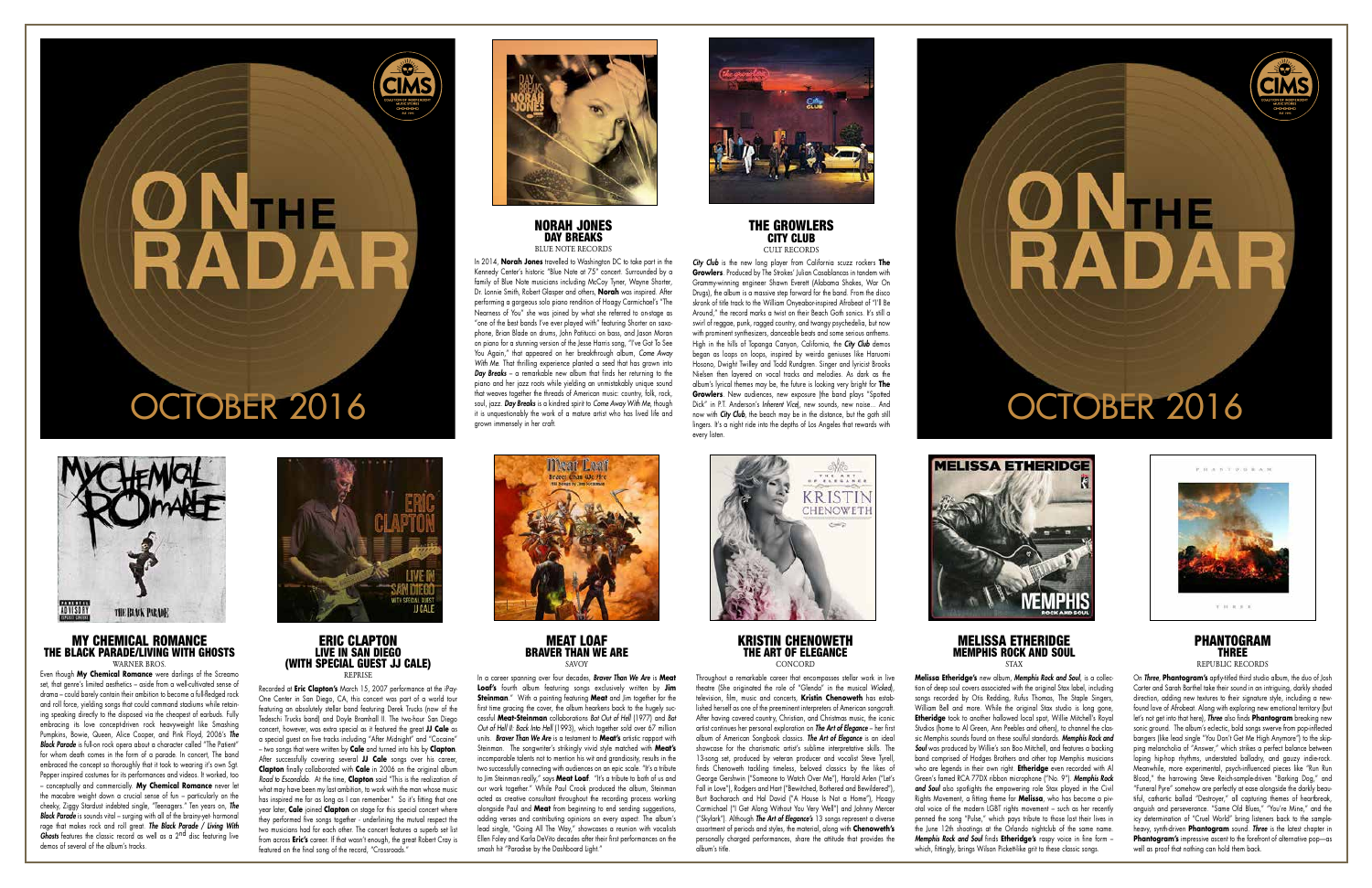

### TWO DOOR CINEMA CLUB **GAMESHOW** GLASSNOTE

On **Two Door Cinema Club's** third album, *Gameshow*, the band has challenged itself to indulge a wide and varied range of styles and influences stretching way beyond its traditional sound. *Gameshow*, the result, is by far their most enthralling and danceable record yet, albeit one full of the uncertainties of finding yourself and your place in the world. "Bad Decisions Ordinary" and "Are We Ready? (Wreck)," all tackle discomfort with modern life, the information generation and its resulting societal pressure to engage with the brain-frying online whirlpool. In other words: *weltschmertz*. Elsewhere, their sense of dislocation is highlighted in "Je Viens De La," a song inspired by a seminal 1960s sci-fi French film shot entirely in still frames like a slide show about time travel and "Gameshow" which concerns the shallowness of the music industry games they were required to play. In other words: *Gameshow*. Fortunately, the newfound *ennui* hasn't hampered the group's musical spirit. By reaching for Prince, Madonna, McCartney, Chic, Krautrock, neo soul and modernist pop as inspiration, *Gameshow's* ample grooves are a perfect counterbalance to the cheeky navel-gazing. In other words: Free your ass and your mind will follow.





**GOAT's** previous albums *World Music* and *Commune* were perfect testaments to a heightened musical awareness – a state of mind where Silk Road psychedelia, desert blues, and Third World pop all serve as governing forces within the band's sound. But **GOAT's** strange amalgam isn't some cheap game of cultural appropriation—it's nearly impossible to pinpoint the exact origins of the elusive group's sound. **GOAT's** only outright declaration for *Requiem* is that it is their "folk" album. Opening tracks "Djorolen/Union of Sun and Moon" and "I Sing in Silence" both set the stage for **GOAT's** rustic approach, with the guitars laying down simple chord progressions and pan flute providing the primary hooks. From those very first notes, the piper leads us down a path where **GOAT** relies less on acidic guitar lines and more on sun-bleached psych-pop. "Trouble in the Streets" carries all the jubilance of classic African highlife. "Try My Robe" bares the group's signature ceremonial hip-shaking rhythms, but eschews guitar for a mandolin line that would make John Paul Jones proud. But **GOAT** hasn't completely foregone their fiery charms—tracks like "All-Seeing Eye" and "Goatfuzz" conjure the sultry heathen pulsations that ensnared us on their previous albums. Amazing.





NICOLAS JAAR SIRENS OTHER PEOPLE

**Nicolas Jaar** is a Chilean-American composer and recording artist based in New York. Notable works include *Space Is Only Noise* (2011) and *Pomegranates* (2015). He is known in the club world for his various dance 12" EPs he put out from 2008 to 2011. Since his first album, he has embarked on more explorative directions, performing a 5-hour improvisational concerts, releasing a large volume of experimental recordings through his label, Other People (Including works by like minded artists Lydia Lunch, William Basinski, and Lucretia Dalt). In 2015, Jaar scored *Dheepan* by director Jacques Audiard (winner of the Palme d'Or at Cannes 2015) **Jaar** is also half of the Pink Floydindebted project Darkside. At press time, he has been hinting at a new project called *Sirens* on his social media outlets. Though it's shrouded in mystery we can guess, based on his other spectacular work, that it is sure to be wonderfully heady, psychedelic, and gorgeous. Watch this space…



### BLACKBERRY SMOKE LIKE AN ARROW 3 LEGGED RECORDS

**Blackberry Smoke** has been converting new fans ever since its first album in 2001. Their previous album, 2015's *Holding All the Roses*, debuted at #1 on the Billboard Country Albums chart and #8 on the Billboard Rock Albums chart. Known for their impressive live performances, **Blackberry Smoke** has toured relentlessly, building a strong and loyal community of fans. In addition to performing hundreds of headlining shows across the country each year, the band has also toured with artists including Zac Brown Band, Eric Church and ZZ Top. Beloved by fans, critics and fellow musicians, the band has performed on The Tonight Show and Conan and received widespread praise from publications including The New York Times, Billboard, the Washington Post and American Songwriter. Recorded just outside of the band's native Atlanta at The Quarry Recording Studio in Kennesaw, GA, *Like An Arrow*, the new full-length album from **Blackberry Smoke**, was self-produced and features special guest **Gregg Allman** on the album's closing track, "Free On The Wing." "This album is the culmination of 15 years of trying to plant our flag in the musical landscape," says singer and guitarist Charlie Starr. "We couldn't be more proud of it."



### WAX TAILOR BY ANY BEATS NECESSARY LE PLAN

A defining figure of the European electronic scene, **Wax Tailor's** unique sound lays somewhere between cinematic electro and orchestral hip-hop. Digging through the crates of the forgotten melodies, the DJ / producer crafts musical fantasies where Silver Era Hollywood and 20th century music come together. This ambitious combination is in full effect in his live shows, combining the Frenchman's turntables skills with live musicians, vocalists and video projections. **Wax Tailor** finally returns after a long hiatus with his new album *By Any Beats Necessary*. The title references the Malcolm X phrase "By Any Means Necessary", which was in turn inspired by Sartre's play "Dirty Hands". "Without going too deep into politics, this reflects the will to use any type of sounds and textures to get to something musical," says the man himself. "The word 'Beat' also draws a line towards the Beat Generation, Kerouac's famous *On The Road* novel, and this quest for a better elsewhere. And so, in this time when each of us needs a little escape, I conceptualized this album as a sort of soundtrack to a road trip among the great expanses." Along for the ride are Ghostface Killah, Tricky, Lee Fields, and more!